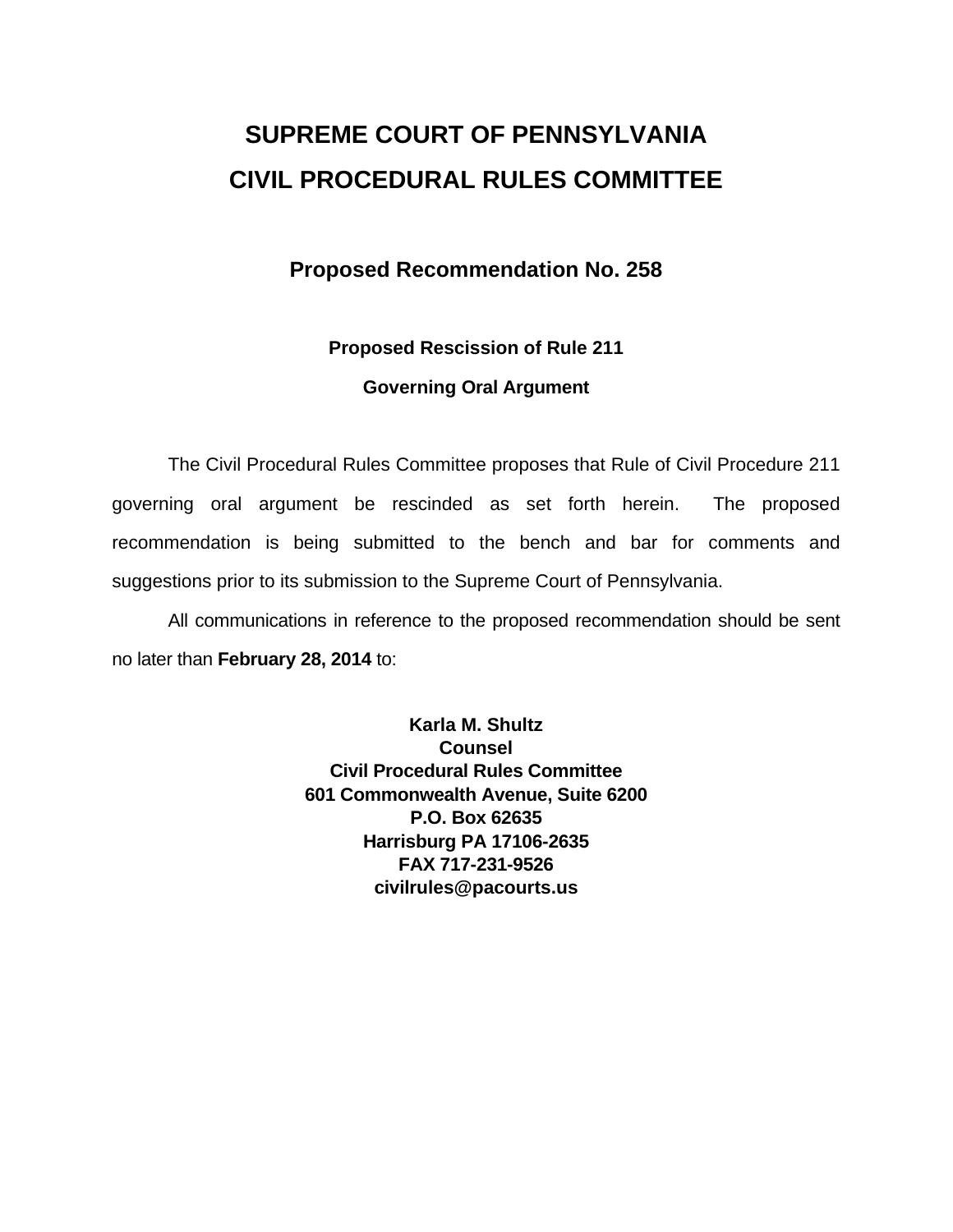#### **Rule 211. Oral Arguments**

**Rescinded. [Any party or the party's attorney shall have the right to argue any motion and the court shall have the right to require oral argument. With the approval of the court oral argument may be dispensed with by agreement of the attorneys and the matter submitted to the court either on the papers filed of record, or on such briefs as may be filed by the parties. The person seeking the order applied for shall argue first and may also argue in reply, but such reply shall be limited to answering arguments advanced by the respondent. In matters where there may be more than one respondent, the order of argument by the respondents shall be as directed by the court.]**